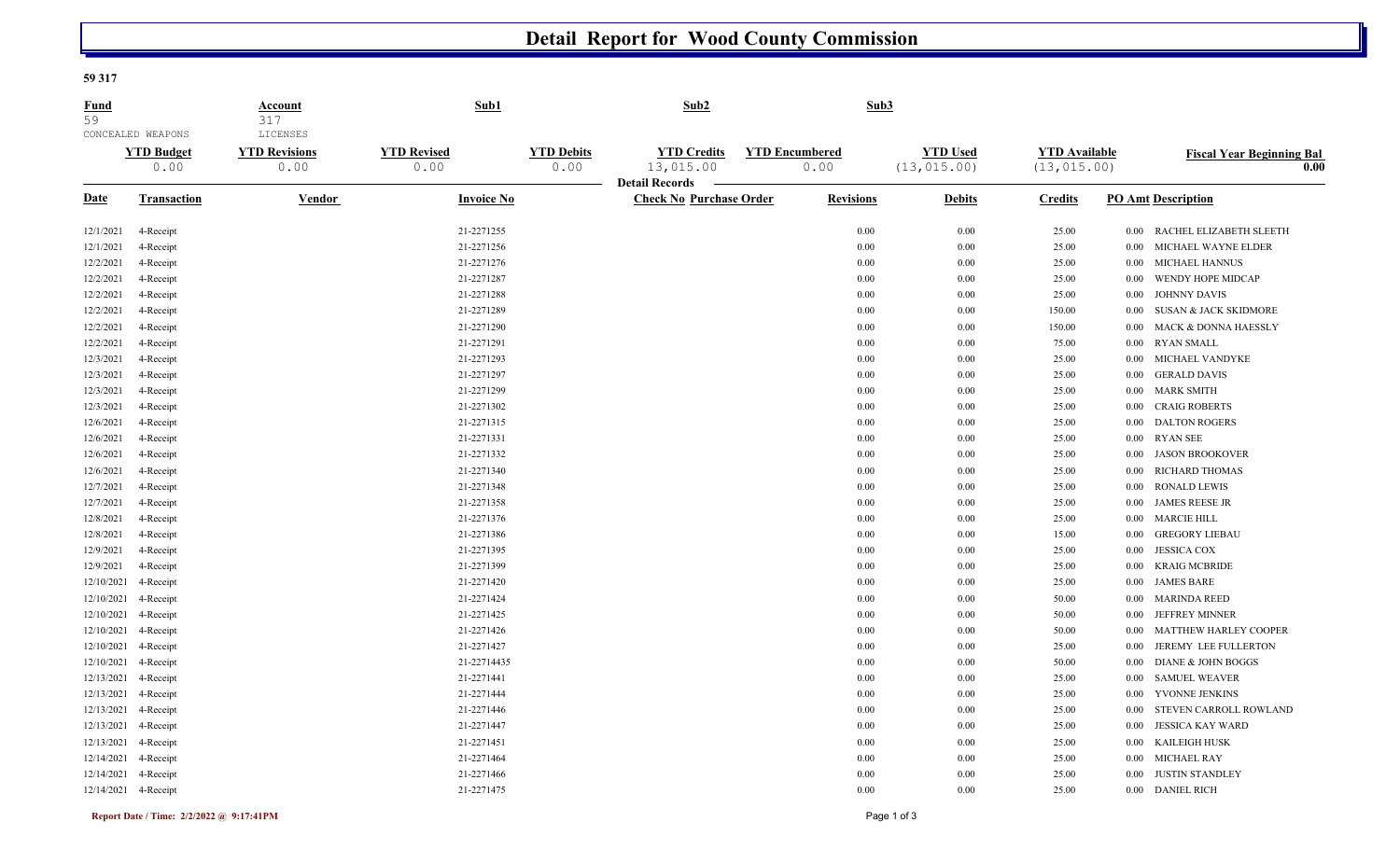|                      | <b>Detail Report for Wood County Commission</b> |                                      |                    |                   |                                                    |  |                  |                 |                      |          |                                  |           |
|----------------------|-------------------------------------------------|--------------------------------------|--------------------|-------------------|----------------------------------------------------|--|------------------|-----------------|----------------------|----------|----------------------------------|-----------|
| 12/15/2021 4-Receipt |                                                 |                                      | 21-2271491         |                   |                                                    |  | 0.00             | 0.00            | 25.00                | $0.00\,$ | BYRON KARL WORSTELL              |           |
| 12/15/2021           | 4-Receipt                                       |                                      | 21-2271492         |                   |                                                    |  | 0.00             | 0.00            | 25.00                | $0.00\,$ | <b>JAMES WOLFE</b>               |           |
| 12/16/2021           | 4-Receipt                                       |                                      | 21-2271500         |                   |                                                    |  | 0.00             | 0.00            | 25.00                | $0.00\,$ | <b>JAMES MILLER</b>              |           |
| 12/16/2021           | 4-Receipt                                       |                                      | 21-2271501         |                   |                                                    |  | 0.00             | 0.00            | 25.00                | $0.00\,$ | DAVID KILE                       |           |
| 12/16/2021           | 4-Receipt                                       |                                      | 21-2271502         |                   |                                                    |  | 0.00             | 0.00            | 25.00                | $0.00\,$ | COLIN MITCHELL                   |           |
| 12/17/2021           | 4-Receipt                                       |                                      | 21-2271510         |                   |                                                    |  | 0.00             | 0.00            | 25.00                | $0.00\,$ | <b>MICHAEL WEST</b>              |           |
| 12/17/2021           | 4-Receipt                                       |                                      | 21-2271513         |                   |                                                    |  | 0.00             | 0.00            | 25.00                | 0.00     | DANIEL CROOKSHANKS               |           |
| 12/17/2021           | 4-Receipt                                       |                                      | 21-2271521         |                   |                                                    |  | 0.00             | 0.00            | 25.00                | $0.00\,$ | JOSHUA ENOCH                     |           |
| 12/20/2021           | 4-Receipt                                       |                                      | 21-2271524         |                   |                                                    |  | 0.00             | 0.00            | 25.00                | 0.00     | REBECCA LINGO                    |           |
| 12/20/2021           | 4-Receipt                                       |                                      | 21-2271528         |                   |                                                    |  | 0.00             | 0.00            | 25.00                | 0.00     | <b>CARRI PAKOZDI</b>             |           |
| 12/21/2021           | 4-Receipt                                       |                                      | 21-2271551         |                   |                                                    |  | 0.00             | 0.00            | 25.00                | 0.00     | PAULA SHEPHERD                   |           |
| 12/21/2021           | 4-Receipt                                       |                                      | 21-2271552         |                   |                                                    |  | 0.00             | 0.00            | 25.00                | 0.00     | <b>DYLAN FLEMING</b>             |           |
| 12/22/2021           | 4-Receipt                                       |                                      | 21-2271556         |                   |                                                    |  | 0.00             | 0.00            | 25.00                | $0.00\,$ | <b>CHARLES LINDER</b>            |           |
| 12/23/2021           | 4-Receipt                                       |                                      | 21-2271562         |                   |                                                    |  | 0.00             | 0.00            | 25.00                | $0.00\,$ | GARRY MURRAY                     |           |
| 12/23/2021           | 4-Receipt                                       |                                      | 21-2271565         |                   |                                                    |  | 0.00             | 0.00            | 25.00                | 0.00     | PATRICK BEALL                    |           |
| 12/27/2021           | 4-Receipt                                       |                                      | 21-2271568         |                   |                                                    |  | 0.00             | 0.00            | 25.00                | 0.00     | <b>RICHARD MAIDENS JR</b>        |           |
| 12/27/2021           | 4-Receipt                                       |                                      | 21-2271571         |                   |                                                    |  | 0.00             | 0.00            | 25.00                | 0.00     | <b>SHEILA GATES</b>              |           |
| 12/27/2021           | 4-Receipt                                       |                                      | 21-2271612         |                   |                                                    |  | 0.00             | 0.00            | 25.00                | 0.00     | <b>BENJAMIN WELLS</b>            |           |
| 12/27/2021           | 4-Receipt                                       |                                      | 21-2271613         |                   |                                                    |  | 0.00             | 0.00            | 25.00                | 0.00     | BYRON GANT JR                    |           |
| 12/28/2021           | 4-Receipt                                       |                                      | 21-2271663         |                   |                                                    |  | 0.00             | 0.00            | 50.00                | $0.00\,$ | MARTHA & KEITH WILLHIDE          |           |
| 12/28/2021           | 4-Receipt                                       |                                      | 21-2271667         |                   |                                                    |  | 0.00             | 0.00            | 25.00                | 0.00     | JONATHAN MORIMER                 |           |
| 12/28/2021           | 4-Receipt                                       |                                      | 21-2271677         |                   |                                                    |  | 0.00             | 0.00            | 25.00                | 0.00     | HARTZELL WAYNE BUCKLEY           |           |
| 12/29/2021           | 4-Receipt                                       |                                      | 21-2271686         |                   |                                                    |  | 0.00             | 0.00            | 25.00                | 0.00     | <b>DIANE BALDERSON</b>           |           |
| 12/29/2021           | 4-Receipt                                       |                                      | 21-2271689         |                   |                                                    |  | 0.00             | 0.00            | 25.00                | 0.00     | <b>JOHN WHITACRE</b>             |           |
| 12/29/2021           | 4-Receipt                                       |                                      | 21-2271690         |                   |                                                    |  | 0.00             | 0.00            | 25.00                | 0.00     | <b>BRANDI JOHNSON</b>            |           |
| 12/29/2021           | 4-Receipt                                       |                                      | 21-2271693         |                   |                                                    |  | 0.00             | 0.00            | 25.00                | 0.00     | THOMAS TRACEWELL                 |           |
| 12/29/2021           | 4-Receipt                                       |                                      | 21-2271701         |                   |                                                    |  | 0.00             | 0.00            | 25.00                | 0.00     | <b>DWIGHT COCHRAN</b>            |           |
| 12/29/2021 4-Receipt |                                                 |                                      | 21-2271709         |                   |                                                    |  | 0.00             | 0.00            | 25.00                |          | 0.00 JAMES ASBURY                |           |
|                      |                                                 |                                      |                    | 4-Receipt         |                                                    |  |                  |                 | 2,015.00             |          |                                  |           |
|                      |                                                 |                                      | Totals For 59 317  |                   |                                                    |  |                  |                 | 2,015.00             |          | <b>Balance Period 6</b>          | 13,015.00 |
| 59 330               |                                                 |                                      |                    |                   |                                                    |  |                  |                 |                      |          |                                  |           |
| <b>Fund</b><br>59    | CONCEALED WEAPONS                               | Account<br>330<br>SHERIFF'S EARNINGS | Sub1               |                   | Sub2                                               |  | Sub3             |                 |                      |          |                                  |           |
|                      | <b>YTD Budget</b>                               | <b>YTD Revisions</b>                 | <b>YTD Revised</b> | <b>YTD Debits</b> | <b>YTD Credits YTD Encumbered</b>                  |  |                  | <b>YTD Used</b> | <b>YTD Available</b> |          | <b>Fiscal Year Beginning Bal</b> |           |
|                      | 0.00                                            | 0.00                                 | 0.00               | 0.00              | 180.00                                             |  | 0.00             | (180.00)        | (180.00)             |          |                                  | 0.00      |
| <b>Date</b>          | <b>Transaction</b>                              | <b>Vendor</b>                        | <b>Invoice No</b>  |                   | Detail Records –<br><b>Check No Purchase Order</b> |  | <b>Revisions</b> | <b>Debits</b>   | <b>Credits</b>       |          | <b>PO Amt Description</b>        |           |
| 12/3/2021            | 4-Receipt                                       |                                      | 21-2271300         |                   |                                                    |  | $0.00\,$         | 0.00            | 5.00                 |          | 0.00 KRISTEN COTTRELL            |           |
| 12/9/2021            | 4-Receipt                                       |                                      | 21-2271408         |                   |                                                    |  | 0.00             | 0.00            | 5.00                 |          | 0.00 NATALIE TUMLIN              |           |
| 12/15/2021 4-Receipt |                                                 |                                      | 21-2271487         |                   |                                                    |  | 0.00             | 0.00            | 10.00                |          | 0.00 ROGER PAYNE                 |           |
| 12/17/2021 4-Receipt |                                                 |                                      | 21-2271514         |                   |                                                    |  | 0.00             | $0.00\,$        | 10.00                |          | 0.00 JOSHUA MCMULLEN             |           |
|                      |                                                 |                                      |                    | 4-Receipt         |                                                    |  |                  |                 | 30.00                |          |                                  |           |